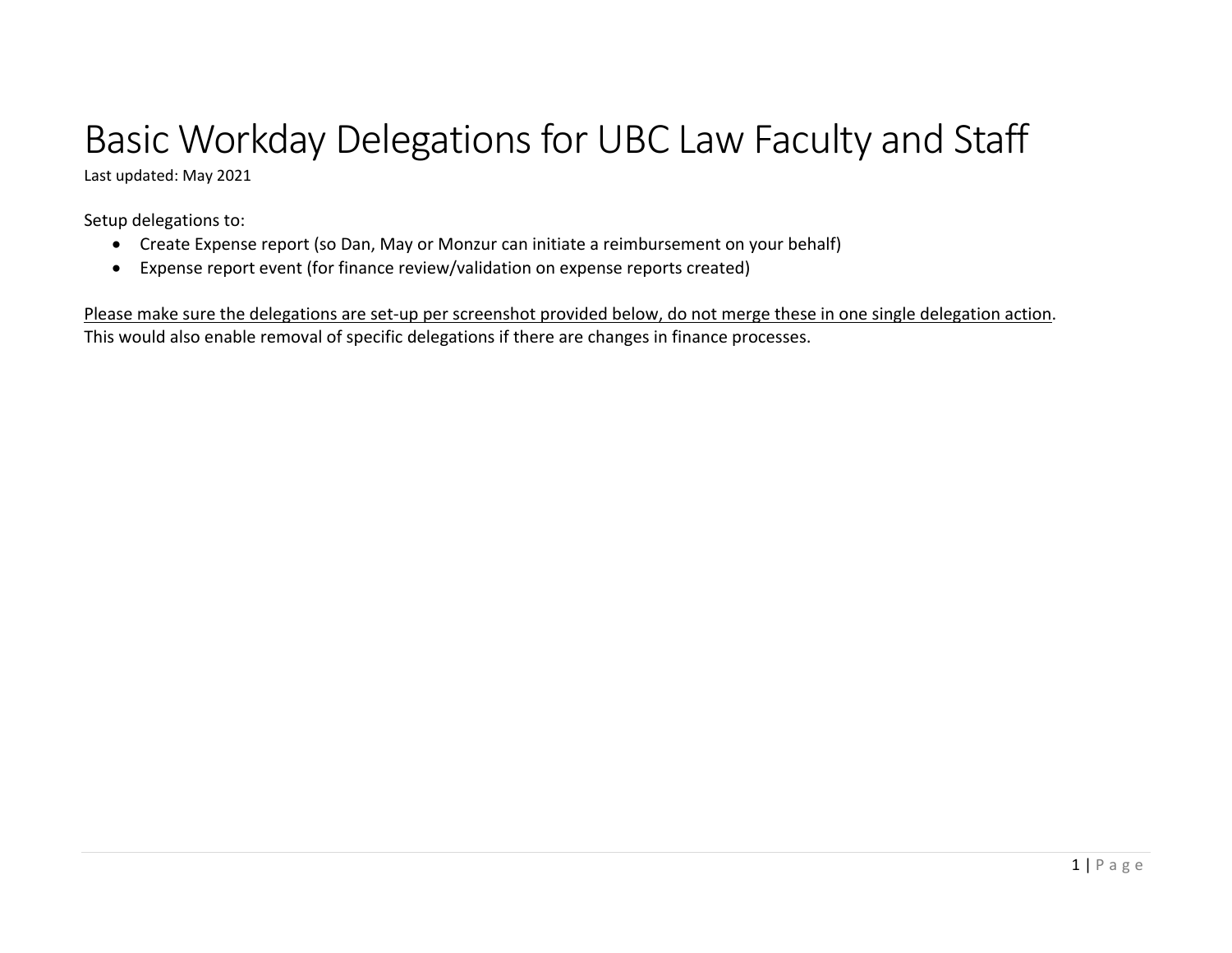1. Login to Workday. In the search bar at the top, search for "my delegations"

| ▒                     | $\times$<br>delegation                                                                                                                                                                                                          |
|-----------------------|---------------------------------------------------------------------------------------------------------------------------------------------------------------------------------------------------------------------------------|
| <b>Search Results</b> |                                                                                                                                                                                                                                 |
| <b>Categories</b>     | <b>Search Results</b> 3 items                                                                                                                                                                                                   |
| Common                | <b>Tasks and Reports</b>                                                                                                                                                                                                        |
| Assets                | <b>My Delegations</b>                                                                                                                                                                                                           |
| <b>Banking</b>        | View Current Delegations with a button to request delegation changes, Current Task Delegations, Delegation History, Delegated<br>Tasks, and Business Processes allowed for Delegation. Enables you to monitor and manage your d |
| Drive                 |                                                                                                                                                                                                                                 |

- 2. Click on *my delegations*
- 3. On the landing page, click on "manage delegations"

**Manage Delegations** 

- 4. Click on (+) sign (on the top header besides "Begin Date") to add <sup>a</sup> new delegation rule
- > Business Processes allowed for Delegation

| 三田ご<br>New Delegation 1 item |             |                 |                                                                                                        |                           |                                                                                                                                                                               |
|------------------------------|-------------|-----------------|--------------------------------------------------------------------------------------------------------|---------------------------|-------------------------------------------------------------------------------------------------------------------------------------------------------------------------------|
| $\bigoplus$                  | *Begin Date | <b>End Date</b> | *Delegate                                                                                              | <b>Start On My Behalf</b> | Do Inbox Tasks On My Behalf                                                                                                                                                   |
| $\odot$                      | YYYY-MM-DD  | YYYY-MM-DD      | Delegate $\star$<br>這<br><b>Use Default Alternate</b><br>Alternate Delegate *<br>$\mathrel{\mathop:}=$ | 這                         | For all Business Processes<br><b>For Business Process</b><br>ÎΞ.<br>None of the above<br><b>Retain Access to Delegated Tasks in Inbox</b><br>$\Box$<br><b>Delegation Rule</b> |
|                              |             |                 |                                                                                                        |                           |                                                                                                                                                                               |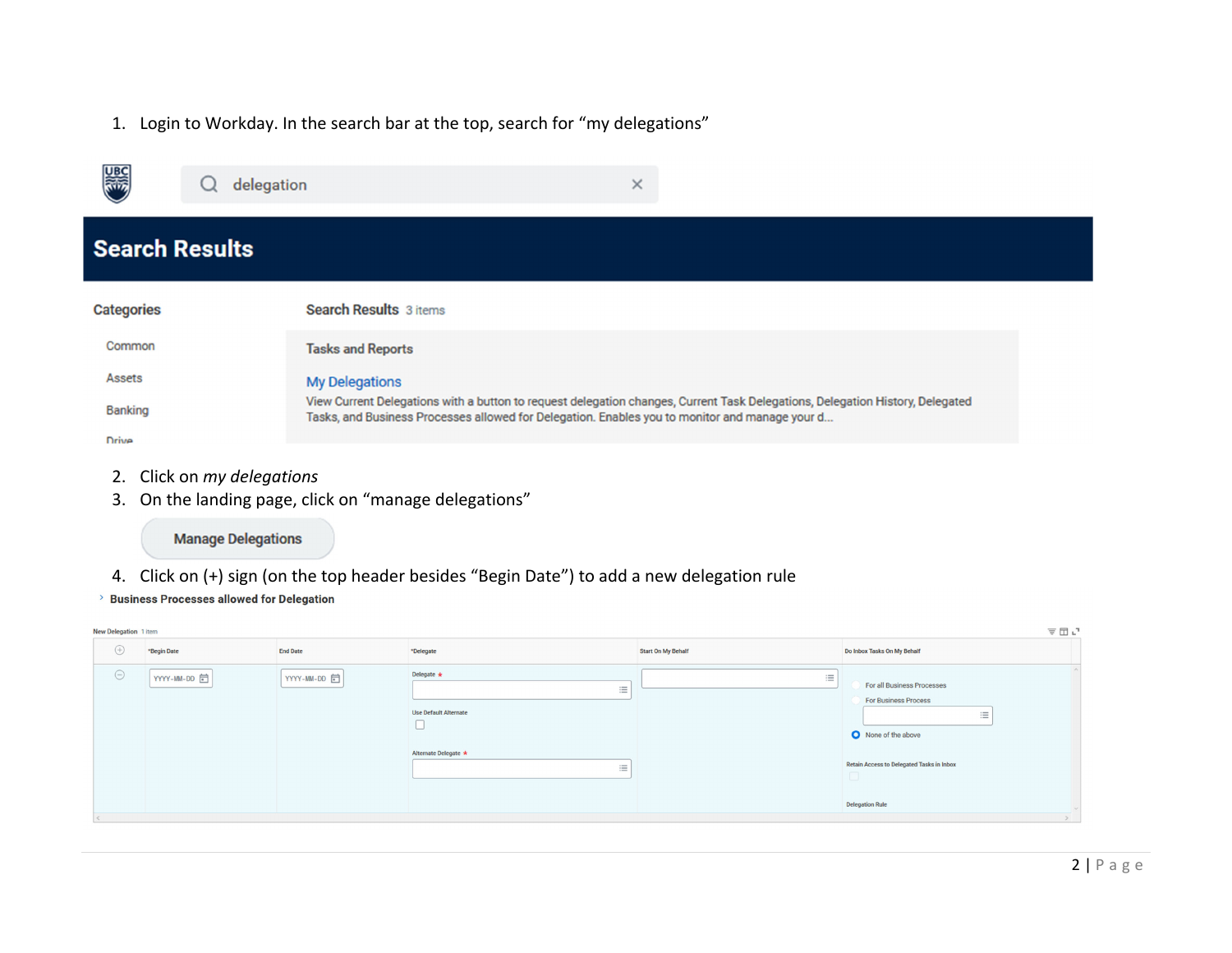# 1. Create Expense Report Delegation

#### > Business Processes allowed for Delegation

|                        | New Delegation 1 item |                 |                                                                                                                                                                                                                 |                                     |                                                                                                                                                                             |  |
|------------------------|-----------------------|-----------------|-----------------------------------------------------------------------------------------------------------------------------------------------------------------------------------------------------------------|-------------------------------------|-----------------------------------------------------------------------------------------------------------------------------------------------------------------------------|--|
| $\hspace{.1cm} \oplus$ | *Begin Date           | <b>End Date</b> | *Delegate                                                                                                                                                                                                       | <b>Start On My Behalf</b>           | Do Inbox Tasks On My Behalf                                                                                                                                                 |  |
| $\ominus$              | 2021-03-16            | YYYY-MM-DD 自    | Delegate $\star$<br>$\equiv$<br>$\times$ May Villacampa $\cdots$<br>$\times$ Monzur Siddique $\cdots$<br>× Daniel Johnstone »<br><b>Use Default Alternate</b><br>$\vert\downarrow\vert$<br>Alternate Delegate * | 這<br>$\times$ Create Expense Report | For all Business Processes<br><b>For Business Process</b><br>三<br>None of the above<br><b>Retain Access to Delegated Tasks in Inbox</b><br>$\Box$<br><b>Delegation Rule</b> |  |
|                        |                       |                 |                                                                                                                                                                                                                 |                                     |                                                                                                                                                                             |  |

- *Begin date* should always be set to the current date
- $\bullet$ In the *delegate* field, add May Villacampa, Monzur Siddique and Daniel Johnston.
- In the *start on my behalf* field, add "create expense report".
- In the *do inbox tasks on my behalf,* select "none of the above"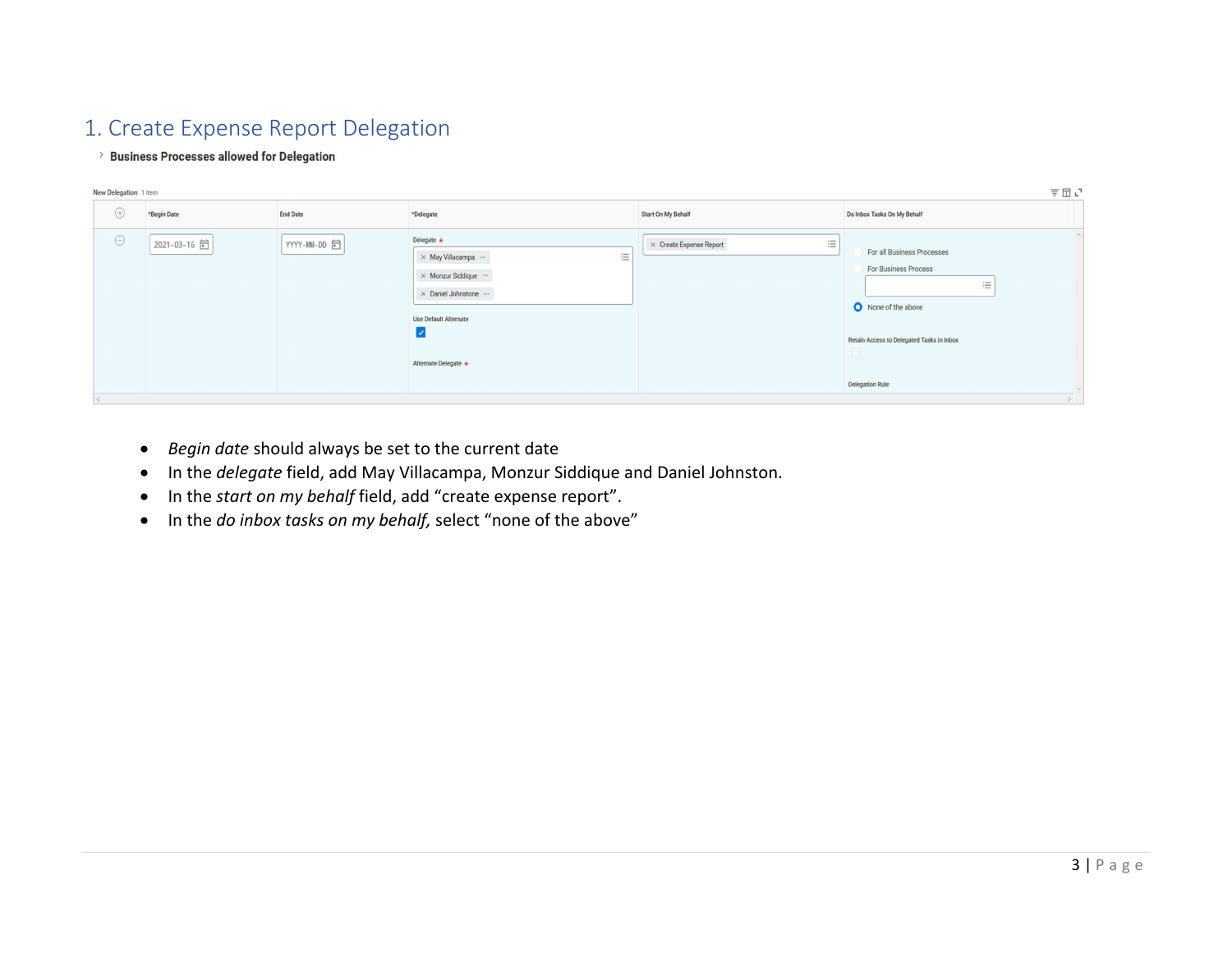## 2. Create Expense Report Event Delegation

## For Faculty

> Business Processes allowed for Delegation

|             | 三田山<br>New Delegation 1 item |                 |                                                                                                                                                           |                           |                                                                                                                                                                                                                       |
|-------------|------------------------------|-----------------|-----------------------------------------------------------------------------------------------------------------------------------------------------------|---------------------------|-----------------------------------------------------------------------------------------------------------------------------------------------------------------------------------------------------------------------|
| $\bigoplus$ | *Begin Date                  | <b>End Date</b> | *Delegate                                                                                                                                                 | <b>Start On My Behalf</b> | Do Inbox Tasks On My Behalf                                                                                                                                                                                           |
| $\ominus$   | 2021-05-20                   | YYYY-MM-DD 自    | Delegate $\star$<br>三<br>$\times$ Saker Hirani $\cdots$<br><b>Use Default Alternate</b><br>$\blacktriangledown$<br>Alternate Delegate *<br>Janine Benedet | 三                         | For all Business Processes<br><b>O</b> For Business Process<br>$\equiv$<br>$\times$ Expense Report Event<br>None of the above<br><b>Retain Access to Delegated Tasks in Inbox</b><br>⊻<br><b>Delegation Rule</b><br>洼 |
|             |                              |                 |                                                                                                                                                           |                           |                                                                                                                                                                                                                       |

- *Begin date* should always be set to the current date
- **•** In the *delegate* field, add Saker Hirani
- $\bullet$ In the *do inbox tasks on my behalf,* select "for business process" and enter "expense report event"
- Ensure "use default alternate" and "retain access to delegated tasks in inbox" are checked